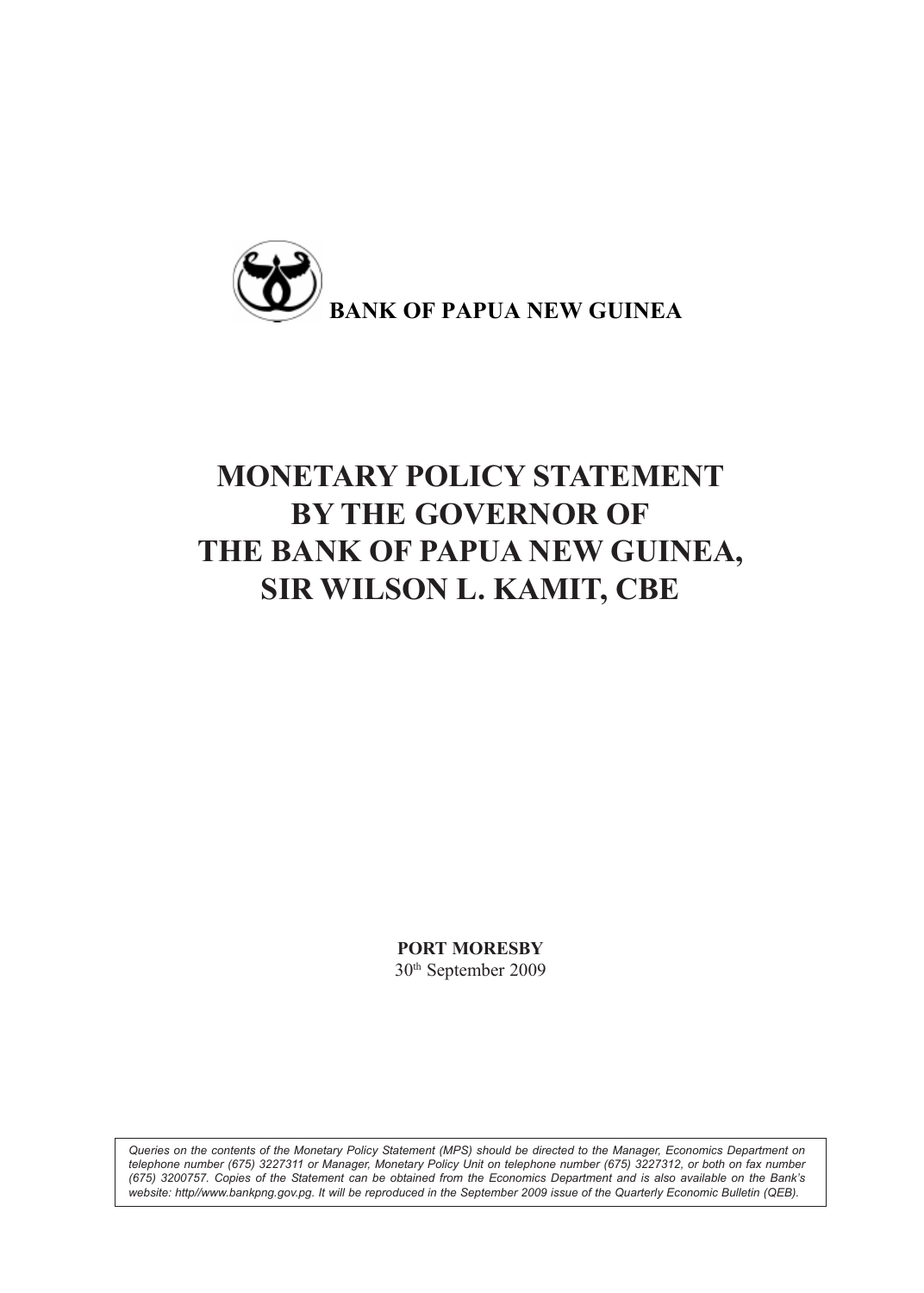# **TABLE OF CONTENTS**

|     |     |  | $\overline{4}$ |  |  |  |
|-----|-----|--|----------------|--|--|--|
| 1.0 |     |  |                |  |  |  |
|     | 1.1 |  | 5              |  |  |  |
|     | 1.2 |  | 6              |  |  |  |
|     | 1.3 |  | 6              |  |  |  |
| 2.0 |     |  |                |  |  |  |
|     | 2.1 |  | 7              |  |  |  |
|     | 2.2 |  | 8              |  |  |  |
|     | 2.3 |  | 9              |  |  |  |
|     | 2.4 |  | 10             |  |  |  |
|     | 2.5 |  | 11             |  |  |  |
|     | 2.6 |  | 11             |  |  |  |
|     | 2.7 |  | 12             |  |  |  |
|     | 14  |  |                |  |  |  |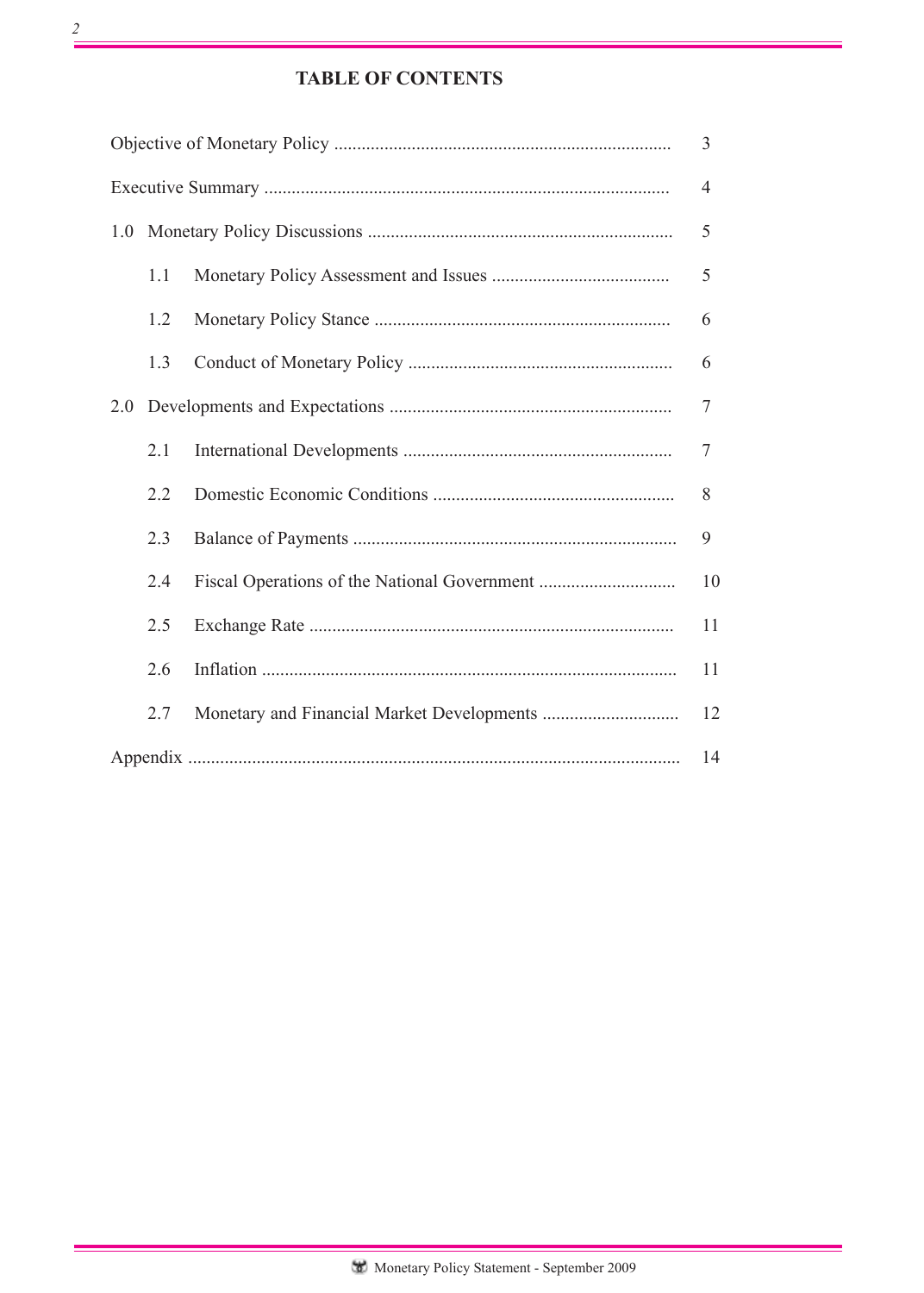# **Objective of Monetary Policy**

The objective of monetary policy in Papua New Guinea (PNG) is to achieve and maintain price stability. This entails low inflation supported by stable interest and exchange rates. The maintenance of price stability leads to:

- Confidence in the kina exchange rate and management of the economy;
- A foundation for stable fiscal operations of the Government;
- Certainty for businesses to plan for long-term investment; and
- A stable macroeconomic environment conducive to economic growth.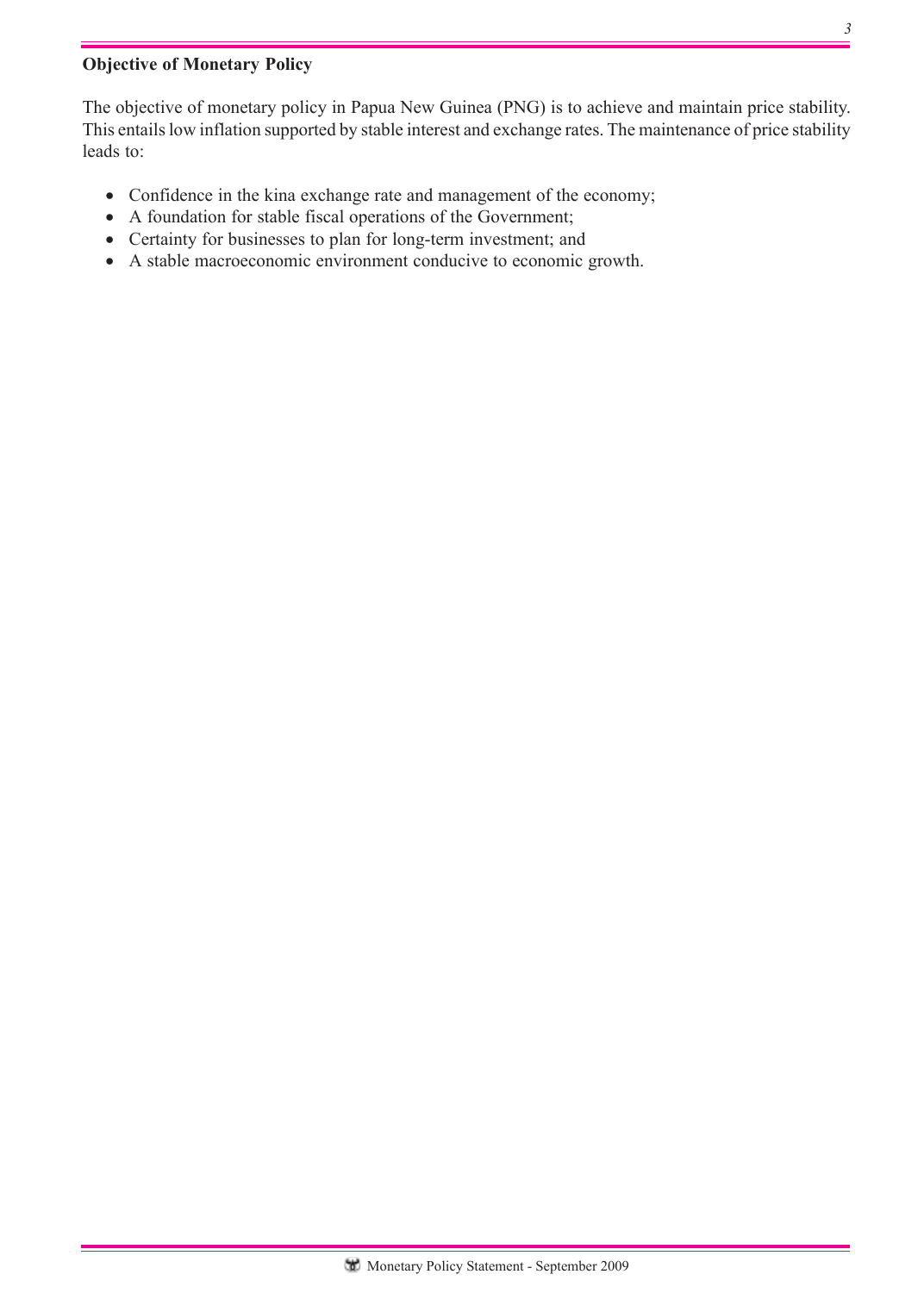## **Executive Summary**

Inflation intensified in 2008 mainly due to a larger than expected fiscal deficit and high international oil and food prices, with inflation reaching 13.5 percent in the September quarter of 2008. The large fiscal deficit in 2008, and high inflation outcomes in the second half of 2008 and early 2009 attest to the correlation between excessive Government expenditure and inflation as alluded to in the March 2009 Monetary Policy Statement (MPS). In spite of the understanding between the Bank and the Government to have the trust account funds moved to the Central Bank, most of these accounts continue to remain with commercial banks. As a result, the Bank did all it could to absorb excess liquidity and contain inflation by issuing a substantial amount of Central Bank Bills (CBBs) over the nine months to September 2009, in line with the tight monetary policy stance.

The Government has already revised its 2009 budget to a higher deficit of 1.2 percent of GDP. This is a matter of serious concern to the Bank as it can be a repeat of 2008 and the late 1990s where excessive Government spending translates to high domestic demand and high inflation.

Looking forward into the medium term, continuing high Government expenditure in addition to an expected increase in domestic demand associated with the Liquefied Natural Gas (LNG) project can further exacerbate inflationary pressures. The Central Bank on its own does not have enough instruments to deal with inflationary pressures generated by fiscal operations. Therefore, it is absolutely necessary that there must be close coordination between monetary and fiscal management to achieve and maintain price stability.

Inflation has come down over the first six months of 2009 to 6.7 percent in the June quarter, as a result of the lag pass-through of declines in international food and fuel prices, appreciation of the kina exchange rate in the second half of 2008, and lower prices of domestic seasonal produce. However, due to ongoing inflationary pressures, the Central Bank maintained its tight stance of monetary policy over the period, keeping the Kina Facility Rate (KFR) unchanged at 8.00 percent,

As a result of the tight stance of monetary policy, private sector credit slowed down to 19.5 percent, limiting the growth in money supply to 10.2 percent in August 2009. However, persistently high liquidity remained in the banking system for most of 2009, mainly as a result of Government expenditure. Consistent with the tight stance of monetary policy, the Central Bank utilized the available instruments to diffuse liquidity. This was done through the issuance of a substantial amount of CBBs over the nine months to September 2009. It is therefore important that the Government's management of fiscal policy, including efforts to transfer some of the trust account funds to the Central Bank, complements the Bank's effort at managing monetary policy.

The global recession that began in 2008 adversely impacted on PNG's export sector, resulting in the current account recording a deficit and the kina slightly depreciating in the nine months to September 2009. As a result, domestic economic activity and inflation slowed down.

Given the above developments, the Bank projects for 2009:

- Headline inflation to be around 6.5 percent;
- Private sector credit to grow by 15.0 percent; and
- Real Gross Domestic Product (GDP) growth to be around 5.0 percent.

With these projections and potential inflationary pressures, the Bank will maintain its current tight stance of monetary policy over the next six months.

Over the medium term, inflation is projected to be around 5.0 percent in 2010 and 6.0 percent in 2011. The major upside risks to the Bank's inflation forecasts are: a significant depreciation of the kina exchange rate; high imported inflation; excessive Government expenditure; a rapid draw down of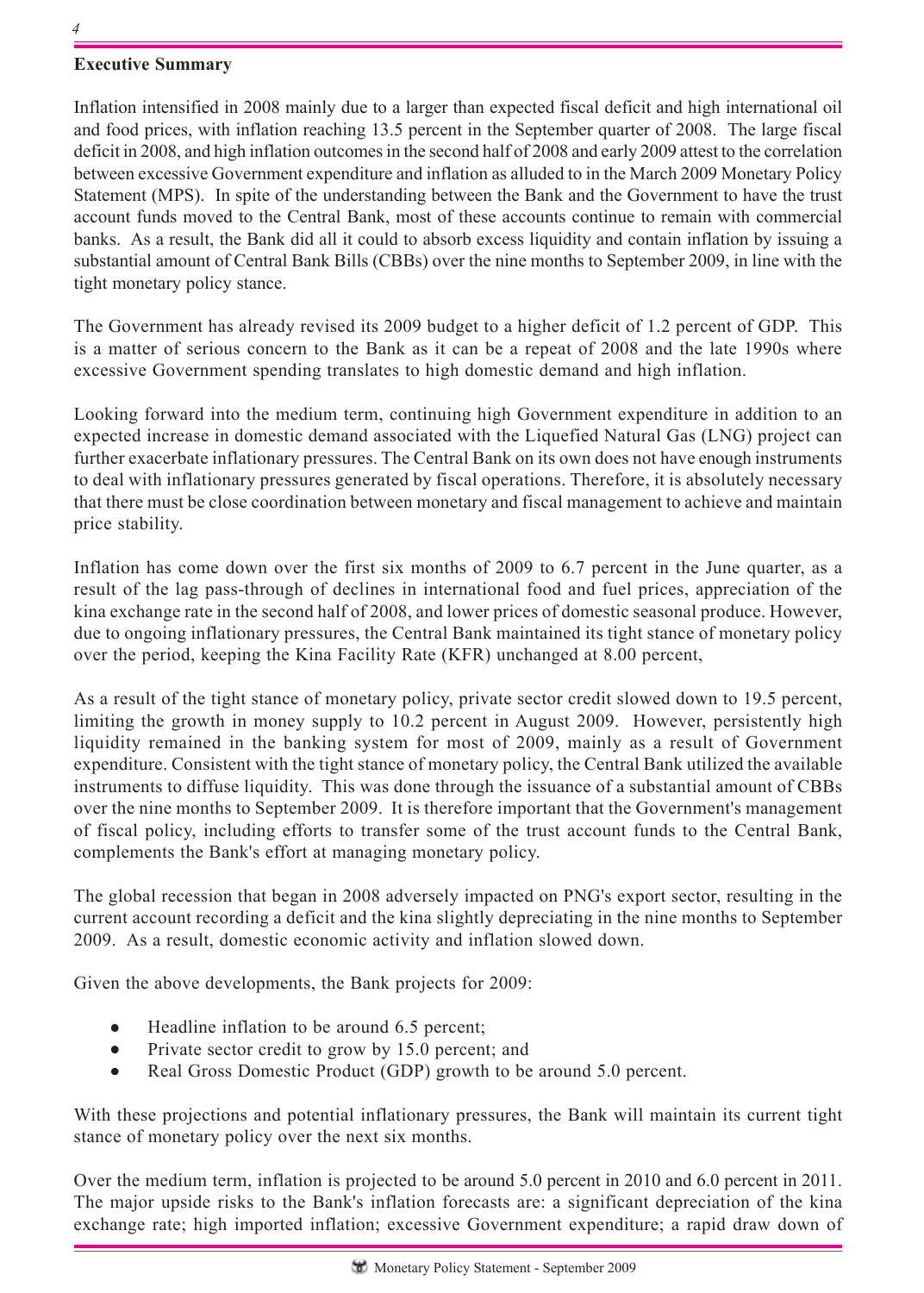trust account funds; and additional domestic demand pressures associated with the LNG project.

The Bank will assess these developments and their potential effects on price stability and make adjustments to the monetary policy stance as appropriate.

## **1.0 Monetary Policy Discussions**

## **1.1 Monetary Policy Assessment and Issues**

The large fiscal deficit of K478.5 million in 2008 contributed to the high domestic demand, resulting in high inflation outcomes in the second half of 2008 and early 2009. This outcome re-affirmed the correlation between excessive Government expenditure and inflation, which the Bank alluded to in the March 2009 MPS. Despite the consensus between the Bank and the Government to have the trust account funds with the commercial banks transferred to the Central Bank, most of the accounts continue to remain with commercial banks. Therefore the Bank did all it could to contain inflation by issuing a substantial amount of CBBs over the nine months to September 2009, to absorb excess liquidity in line with its tight monetary policy stance. The tight stance of policy led to lower growth in money supply, mainly resulting from a slowdown in private sector credit growth. This, combined with the pass-through of lower international food and fuel prices, and appreciation in the kina exchange rate contributed to the lower rate of inflation in the first half of 2009

Inflation has progressively declined over successive quarters, from a high of 13.5 percent in the September quarter of 2008 to 6.7 percent in the June quarter of 2009. Whilst the lower rate of inflation is a favorable development, the Bank is mindful of the upside risks in 2009 and the medium term that could come from: a weaker kina exchange rate; imported inflation; and domestic demand pressures associated with increased Government spending, especially a fast drawdown of trust account funds and the LNG project. Therefore, the Bank has maintained the tight stance of monetary policy leaving the KFR at 8.00 percent since December 2008.

Annual growth in broad money supply (M3\*) and the monetary base were 10.2 percent and negative 14.3 percent, respectively, over the year to August 2009. The low growth in broad money supply, which was mainly attributed to the slow down in private sector credit to 19.5 percent in August 2009, and the negative growth in the monetary base reflected the tight stance of monetary policy. To diffuse excess liquidity from the banking system and counter inflationary pressures, the Bank issued net new CBBs totaling K1,520.9 million over the nine months to 2009. Every effort by the Government to transfer some trust accounts from commercial banks to the Central Bank and maintain expenditure within budget would support the Bank's management of monetary policy.

The Government has already revised its 2009 budget to a higher deficit of 1.2 percent of GDP. This is a matter of concern to the Bank as it can be a repeat of 2008 and the late 1990s, where excessive Government spending translates to high domestic demand and high inflation.

Looking forward into the medium term, continuing high Government expenditure in light of the LNG associated demands can further exacerbate inflationary pressures. Close coordination between monetary and fiscal management is therefore required to achieve and maintain price stability.

Global economic activity remained depressed in the first half of 2009, however there have been signs of recovery in recent months, following appropriate monetary policy actions and large fiscal stimulus measures in the major economies. In line with the decline in global demand, inflation in the major economies has been low. The global recession has adversely affected PNG's export sector, with the current account recording a deficit in the first half of 2009 and lowering growth prospects for the year.

In 2009, broad money supply is expected to grow by 7.4 percent, reflecting a moderation in growth of credit to the private sector, while monetary base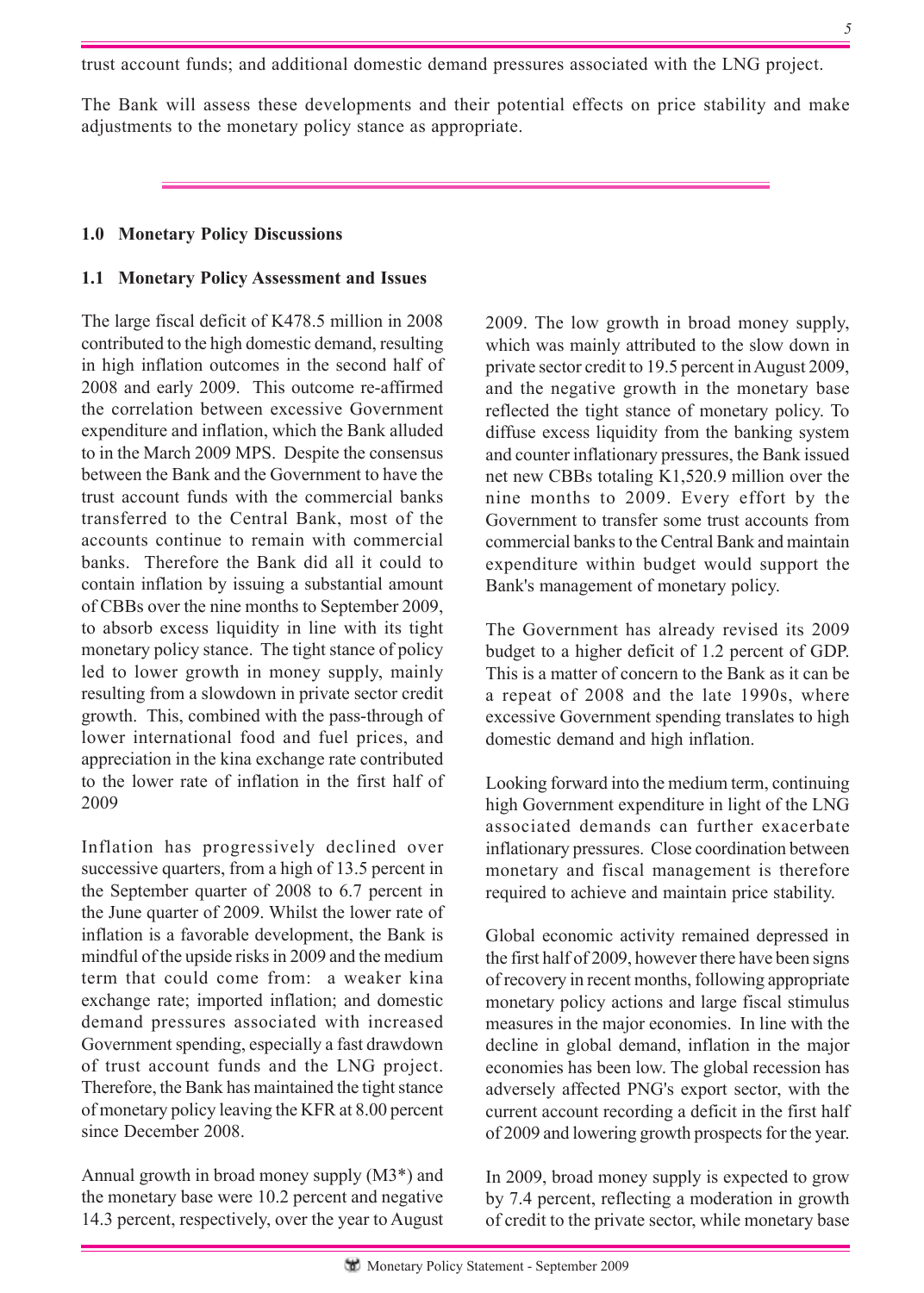is expected to grow by 4.1 percent, indicative of the tight monetary policy stance. Whilst this could counter inflation in the short term, the Bank is mindful of the impact of a further slowdown in credit growth and global recession on economic growth.

Preliminary estimates of the Government's fiscal operations indicate a surplus of K387.7 million for the first six months of 2009. This was mainly due to the use of K423.0 million from the Gas Commercialization Trust Account held at the Central Bank and treated as revenue in 2009. Government expenditure and revenue were within budget but were below 50 percent of the budgeted amount in the first half of the year. Recurrent expenditure represented 47.7 percent and development expenditure represented 12.7 percent of the budgeted amounts. The poor performance of the development budget in the first half of the year is of concern, drawing attention to the on going capacity issues of implementing agencies. This has implications on the Government's Medium Term Development Strategy (MTDS). The Government has revised upwards its forecast of the budget deficit to 1.2 percent of GDP for 2009, due to lower than forecasted revenue. The deficit will be financed domestically, which has the potential to crowd out private sector credit and exert upward inflationary pressures.

For the medium term, the Bank's projections of key macroeconomic indicators have not taken into account the impact of the proposed LNG project, particularly on GDP and balance of payments (BOP), given the unavailability of relevant data and pending final project decision.

The Bank will closely monitor the above developments in the next six months and their potential impact on inflation and price stability, and make appropriate changes to the stance of monetary policy.

## **1.2 Monetary Policy Stance**

Inflation has moderated in the first half of 2009. However, in view of the potential inflationary pressures, the Bank will maintain its current tight stance of monetary policy in the next six months.

In line with the stance, the Bank has issued a substantial amount of CBBs to absorb persistent excess liquidity in the banking system for most of 2009, which was mainly a result of Government expenditure. To achieve low inflation outcomes for 2009 and the medium term, a closer co-ordination is required between fiscal and monetary policies. In that regard, it is necessary that fiscal policy is prudently managed in line with the budget framework and the Government's medium term policies.

The Bank projects broad money supply to grow by 7.4 percent and the monetary base by 4.1 percent in 2009. Private sector credit is expected to slow further to 15.0 percent in 2009, as the increase in cost of borrowing will slow aggregate demand. This is considered sufficient to support economic activity.

The Bank projects headline inflation to be around 6.5 percent in 2009. Upside risks to this projection could arise from:

- A larger than expected depreciation of the kina exchange rate;
- Increase in imports for early works and construction and related activities with the LNG project;
- Excessive Government expenditure and a rapid draw down of trust account funds; and
- Other unforeseen external and domestic shocks.

The Bank will assess these developments and, if necessary, make appropriate adjustments to the stance of monetary policy in the coming six months.

## **1.3 Conduct of Monetary Policy**

Monetary policy will be conducted within the reserve money framework. The Monetary Policy Statement (MPS) provides the overall monetary policy stance, while the monthly KFR remains the instrument for signalling this stance or any changes through an announcement by the Governor. Following the announcement, Open Market Operations (OMOs) will be conducted to support the Bank's monetary policy stance. The OMOs involve Repurchase Agreement (Repo) transactions with commercial banks and the auction of CBBs to licensed ODCs and Treasury bills to the general public.

The Bank is committed to adopting appropriate monetary policy management strategies that will help to achieve price stability.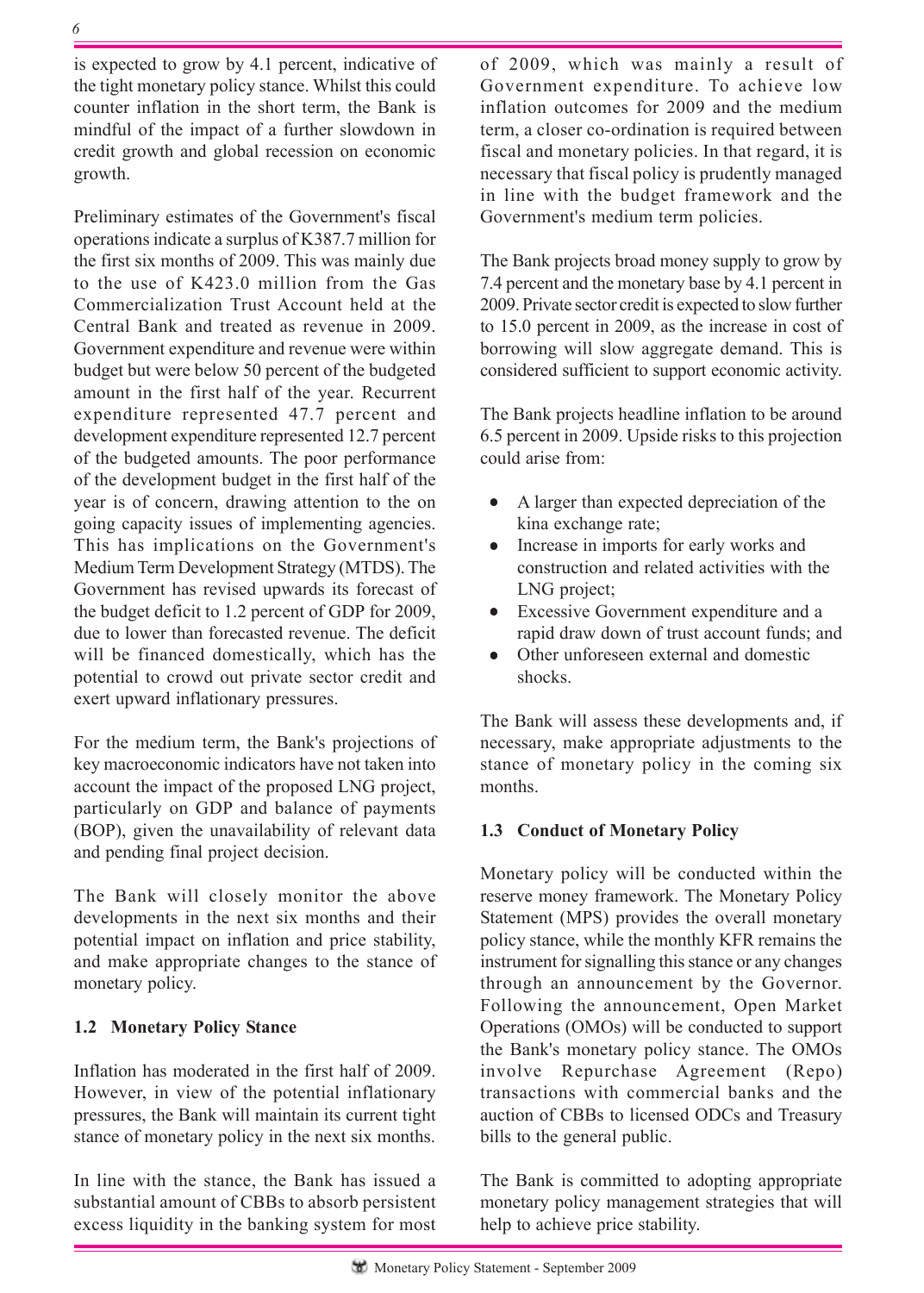#### **2.0 Developments and Expectations**

#### **2.1 International Developments**

The global economic recession, which started in 2008, continued into the first half of 2009. The most severe part of the recession appears to have passed as the impact of stimulus measures taken by many economies around the world have begun to result in modest gains in some key financial and economic indicators. The positive indications include: the significant pick-up in economic growth in India and China; recovery in Australia following one quarter of negative growth; and some gains made in the manufacturing and industrial sectors in the USA, Japan and the Euro area for the first time since early 2008. The economic conditions, however, remain weak and fragile, and a recovery in global growth is not expected until 2010. According to the International Monetary Fund's (IMF) July update of its World Economic Outlook (WEO), global economic growth is expected to contract by 1.4 percent in 2009 before expanding by 2.5 percent in 2010.

Economic conditions among advanced economies continue to remain weak although the rate of deterioration is diminishing. US economic growth during the second quarter of 2009 contracted by 1.0 percent compared to a contraction of 6.4 percent during the first quarter, mainly reflecting an increase in government spending. In Japan, GDP in the second quarter increased by 3.7 percent after an 11.7 percent decrease in the previous quarter due to a recovery in exports and consumer spending. GDP in the Eurozone fell by only 0.1

percent during the June quarter after contracting by 2.5 percent in the previous quarter, reflecting growth in Germany and France. In the UK, GDP declined by 0.8 percent during the second quarter after contracting by 1.9 percent in the first quarter. The outcome mainly reflected an improvement in business investment and an increase in government expenditure. However, economic activity among the advanced countries continues to be weighted down by deteriorating labor market conditions as unemployment rates continue to surge.

Emerging and developing economies are expected to grow by 1.5 percent in 2009, led by China. GDP in China picked up momentum during the second quarter at an annual rate of 7.9 percent after expanding at its slowest pace in a decade during the first quarter of 6.1 percent. The rebound was mainly attributed to large fiscal stimulus provided by the government to encourage investment and increase bank lending. Other countries in Asia have also benefited from China's economic growth along with their own fiscal stimulus measures. Less sophisticated financial systems in these emerging and developing economies have also helped them overcome the financial market stress that many advanced economies are still in.

Global inflationary pressures have declined in line with weakening global demand. Headline inflation in advanced economies declined further into negative territory in July as weakening demand contributed to lower commodity prices. Headline inflation in July for the US, Eurozone and Japan declined by 2.1 percent, 0.7 percent and 2.2 percent, respectively. Whilst commodity prices are

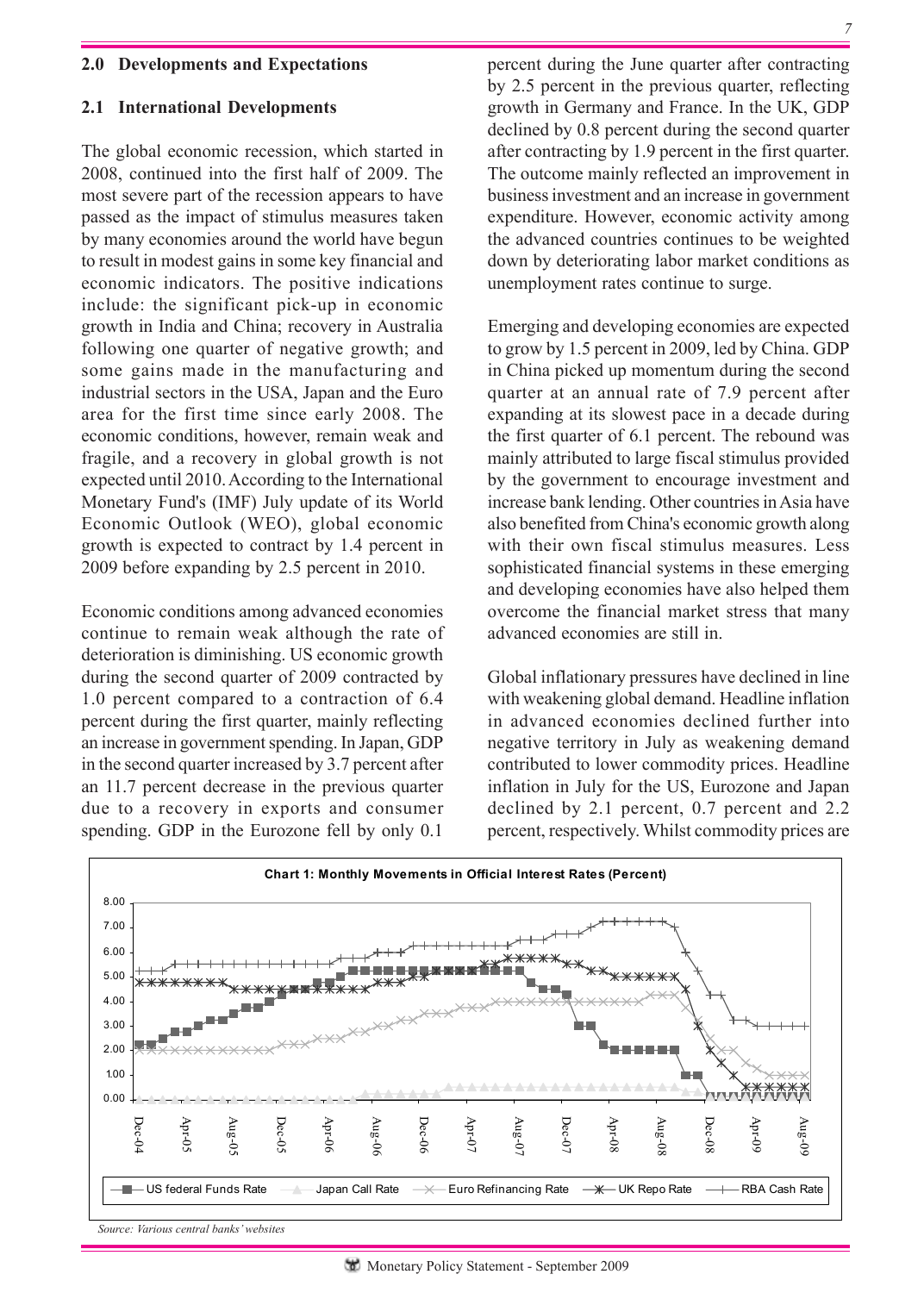generally lower compared to a year ago, improving economic conditions in emerging market economies have exerted some upward momentum on commodity prices in recent months. These gains are likely to be minimal given the subdued economic conditions in the advanced economies. Inflation is expected to remain low with the IMF projecting inflation in advanced economies at 0.1 percent in 2009 and 0.9 percent in 2010, compared to 3.4 percent in 2008. In comparison, inflation in emerging and developing countries is projected to be at 5.3 percent in 2009 and 4.6 percent in 2010, lower than 9.3 percent recorded in 2008.

The price of crude oil has increased by about 55 percent since the start of 2009 to currently trading around US\$70 per barrel. The increase mainly reflects increasing demand from emerging and developing economies and optimism about global growth. The prices of precious metals such as gold and silver have also increased since the start of 2009. The increase in the price of gold and silver has mainly been attributed to the weakening US dollar. Gold is currently trading around US\$950 per ounce and is about 7.0 percent higher from the end of 2008, while silver is trading around the US\$16 per ounce.

Major Central Banks maintained an accommodative monetary policy stance in the first half of 2009. They have also continued to inject liquidity to their respective financial systems in various forms, including the buy back of illiquid financial instruments, to foster a gradual improvement in financial conditions. These efforts

are expected to continue throughout the remainder of 2009 and into 2010. Since the start of 2009, the US Federal Reserve and the Bank of Japan have maintained their benchmark rates at 0.25 and 0.10 percent, respectively. The European Central Bank and the Bank of England have reduced their official rates by 150 basis points each to 1.00 and 0.50 percent respectively, while the Reserve Bank of Australia has cut its overnight cash rate by 125 basis points to 3.0 percent.

Financial markets have remained volatile in the first half of 2009 with market sentiment driven mainly by economic fundamentals and changes in investor risk appetite. Equity markets have strengthened quite significantly from their lows in March 2009 on the back of better than expected earnings reports and optimism for global recovery. Global bond yields have also increased since the start of 2009, mainly on the back of increased issuance of government securities as part of the stimulus measures. The US dollar has weakened against other major currencies since the beginning of 2009 as investors reverse safe haven trades that have supported the US dollar since the peak of the financial market crisis. These trends in financial markets are expected to continue throughout the remainder of 2009.

#### **2.2 Domestic Economic Conditions**

The Bank's Employment Index over the year to the June quarter of 2009 indicates that the total level of employment in the formal private sector increased by 3.8 percent. The increase was in the



*Source: Department of Treasury*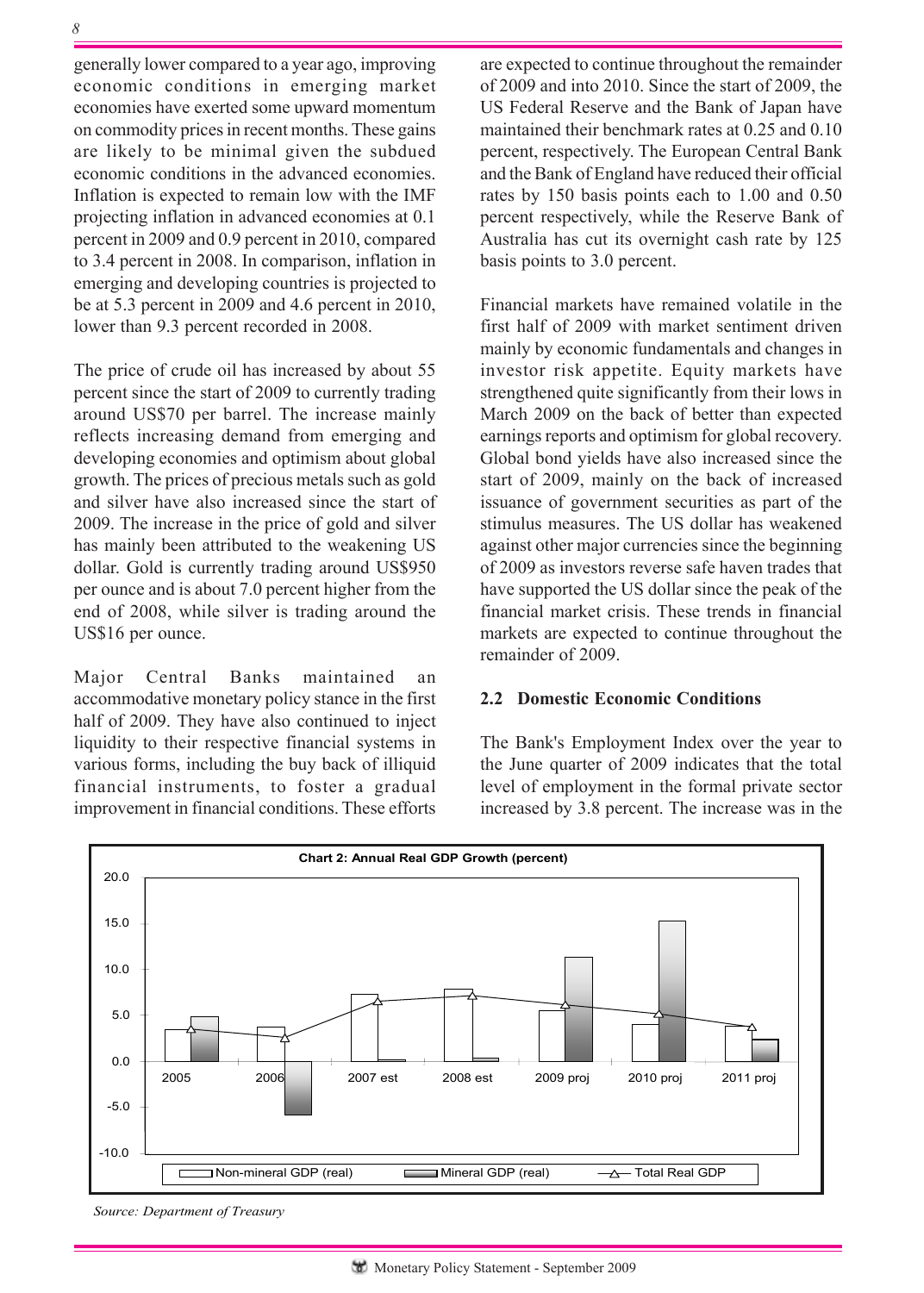building and construction, agriculture/forestry/ fisheries, wholesale, mineral and financial/business and other services sectors, which more than offset the decline in the transportation, manufacturing and retail sectors. Excluding the mineral sector, the employment level increased by 3.9 percent over the year to the June quarter. All regions recorded increases, except the Islands and Southern regions.

The Bank revised downwards its GDP growth projection for 2009 in light of the global recession and falling demand. The Bank's projection is slightly higher than the Government's revised projection of 4.8 percent. Decline in sales and lower employment growth in the first half of 2009 support the moderation in growth. All sectors are expected to grow in 2009, except the commerce and petroleum sectors, with notable growth from the building and construction, mining and quarrying sectors, and the communication sub-sector. The increase in the construction sector and its spill-over effects to the other sectors is attributed to the Ramu Nickel/Cobalt and Hidden Valley mines, some early works and initial construction and related activities on the LNG project and major transport infrastructure and building projects undertaken by the Government and private sector. The growth in the mining and quarrying sector will come from increased production of gold at existing mines and commencement of production at the Hidden Valley mine, while the increase in the communication subsector reflects the expansion of mobile phone networks by the two mobile phone companies.

For the medium term, the economy is expected to continue to grow at a lower pace. Growth in the building and construction sector is associated with the remaining construction of the Ramu Nickel/ Cobalt mine and ongoing construction of Government and private sector funded projects. The increase in the mineral sector reflects the commencement of production by the Ramu Nickel/ Cobalt mine, as well as increased production of gold at Lihir and Hidden Valley. Whilst the LNG project was not included in these projections, its full construction and related activities will further support growth.

# **2.3 Balance of Payments**

Preliminary balance of payments data for the six months to June 2009 showed an overall surplus of K663.6 million, compared to a surplus of K648.3 million in the corresponding period of 2008. This

outcome was due to a surplus in the capital and financial account, which more than offset a deficit in the current account. The surplus in the capital and financial account was mainly due to a higher net inflow from direct investments reflecting share placements by a resident mineral company to raise capital for on-going capital and operation expenditures. In addition, the surplus reflected investments in financial derivative instruments through hedge arrangements. These more than offset net outflows from investments in short-term money market instruments and other investments, combined with lower net loan repayments by the government. The net outflow from other investments was due to a build-up in the net foreign assets of the banking system and foreign currency account balances of resident mineral companies. The deficit in the current account was mainly attributed to a lower trade account balance and lower net transfer receipts. The lower trade account balance resulted from a significant decline in export receipts due to lower international prices of most commodities.

The level of gross foreign exchange reserves at the end of June 2009 was US\$2,263.7 (K5,985.2) million, sufficient for 9.9 months of total and 13.8 months of non-mineral import covers. As at 31st August 2009, the level of gross foreign exchange reserves was US\$2,287.0 (K6,197.9) million.

The IMF's September 2009 price forecasts indicate that international prices of most of PNG's nonmineral exports will be lower in 2009, compared to 2008. According to the mineral companies, prices of most mineral exports are also expected to be lower in 2009, except for gold. The lower prices reflect the downturn in global economic activity. In the medium term, international commodity prices are expected to improve as the world economy recovers from the recession.

The volumes of most of PNG's major non-mineral commodities are projected to decline in 2009 compared to 2008, with the exception of palm oil. The declines are mainly due to lower production as a supply response to lower international prices. In the medium term, non-mineral export volumes are projected to increase as producers anticipate international prices to improve. Mineral commodity export volumes are projected to decline in 2009 compared to 2008, with the exception of gold. The decline in copper exports reflects maintenance work on one of Ok Tedi's processing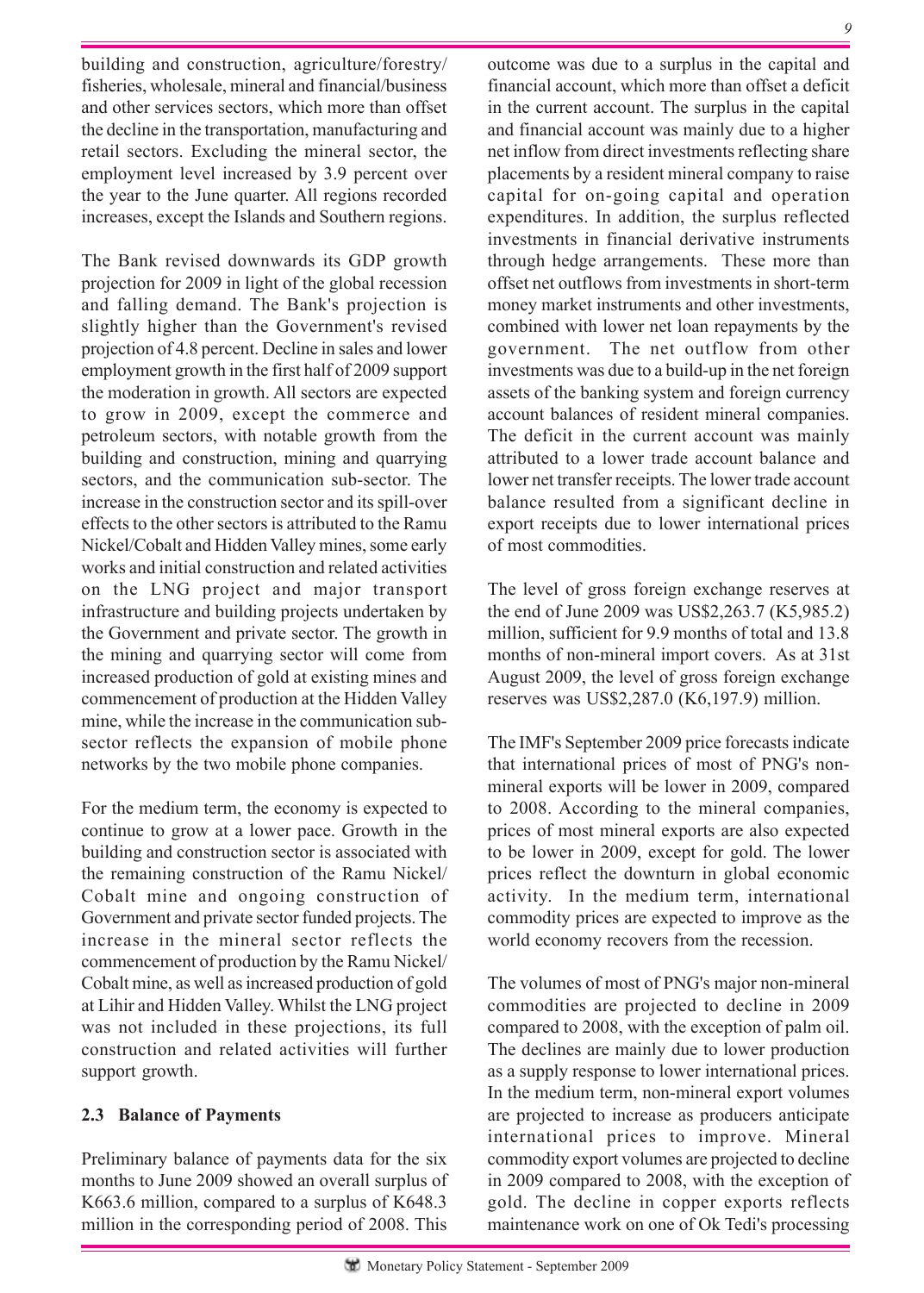

*Source: Bank of PNG*

plants, lower ore grades and delays in shipment. The increase in gold production is due to the upgrading of the processing plant at the Lihir mine, commencement of production from the Simberi and Hidden Valley mines and the mining of higher ore grades from existing mines. The export volumes of the mining sector are projected to increase in the medium term mainly due to the commencement of production from the Ramu Nickel/Cobalt mine in the second half of 2010. In the petroleum sector, production is projected to decline in 2009 and over the medium term due to the natural decline in reserves at the existing oilfields.

The main assumptions underlying the balance of payments projections for 2009 and the medium term are:

- Stability in the kina exchange rate in the forecast period;
- The continuation of construction at Ramu Nickel/Cobalt mine in 2009 and expected commencement of production in 2010; and
- A recovery in the world economy, including increases in the prices and volumes of PNG's exports from 2010.

The LNG project is not considered in the current projections until more concrete details become available.

The current account is projected to record a deficit in 2009 mainly due to lower export receipts. However, this will be more than offset by a surplus in the capital and financial account reflecting inflows mainly associated with the draw down of equity funds from share placements offshore, for the upgrading of the processing plant at Lihir. As a result, the overall balance of payments is projected to be in surplus by K539 million in 2009, compared to a deficit of K598 million in 2008. At the end of 2009 the gross foreign exchange reserves are projected to be around US\$2,287.6(K6,305.4) million, sufficient for 7.8. months of total and 12.4 months of non mineral import cover. Gross reserves are projected to increase over the medium term (see Appendix - Table 2).

## **2.4 Fiscal Operations of the National Government**

Preliminary estimates of the fiscal operations of the National Government over the six months to June 2009 showed an overall surplus of K387.7 million, compared to a surplus of K304.3 million in the corresponding period of 2008. This represents 1.8 percent of nominal GDP and reflects higher non-tax revenue, which more than offset an increase in recurrent expenditure. The budget surplus was used to make net repayments of overseas loans totalling K86.3 million and net negative financing of K301.4 million to domestic sources. The net settlement of cheque floats totalling K362.2 million to other resident sectors more than offset net drawdown of Government deposits of K60.8 million mainly from the Central Bank.

Total revenue, including foreign grants, represented 38.7 percent of the 2009 Budget while total expenditure represented 32.9 percent over the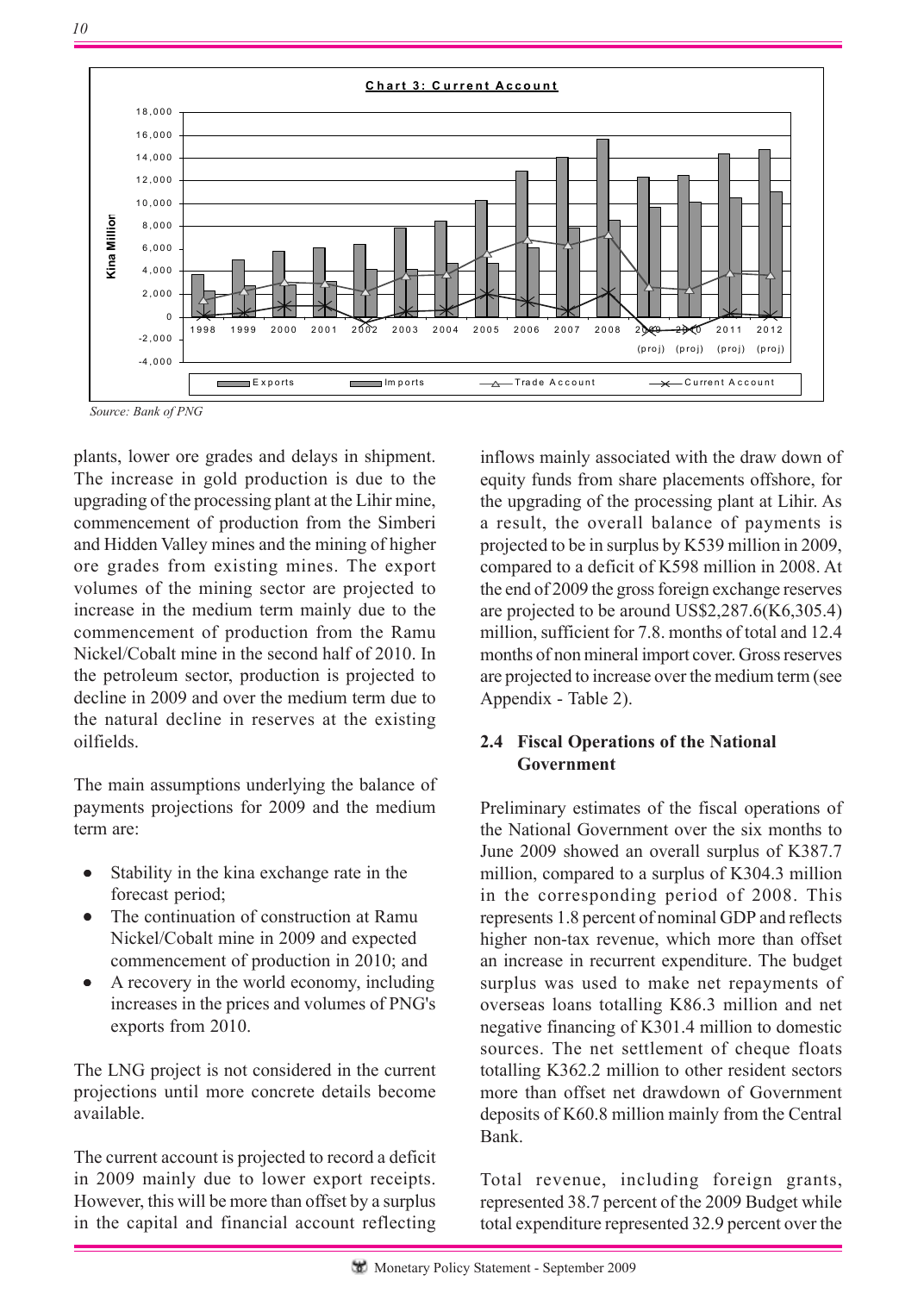six months to June 2009. The increase in non-tax revenue was mainly due to a reappropriation of K423.0 million from the Gas Commercialisation Trust Account to one-off expenditures. The increase in recurrent expenditure was attributed to higher domestic interest payments and grants to statutory bodies. Development expenditure declined by 16.4 percent during the same period and represented 12.7 percent of the budget. This was due to ongoing capacity constraints of implementing agencies combined with nonreporting of projects funded by international aid donors. The Government deposits in depository corporations between end of 2008 and July 2009 increased by K442.8 million to K3,782.2 million, mainly reflecting net deposits at ODCs.

Total debt to nominal GDP ratio increased to 30.0 percent from 27.0 percent between the end of December 2008 and June 2009 reflecting the net issuance of domestic securities. Total domestic debt increased by 26.1 percent to K3,884.8 million, due to higher interest payments and issuance of Inscribed stocks and Treasury bills. Foreign debt decreased by 8.4 percent to K2,778.3 million, reflecting Government repayment of external loans.

In July, the Government revised its forecast for the 2009 budget deficit to be K249.6 million or 1.2 percent of GDP from a K10.3 million deficit in the original budget. This outcome is due to lower mineral taxes, dividend payments from statutory bodies and lower foreign grants.

# **2.5 Exchange Rate**

The kina weakened against the US and Australian dollars by 2.5 percent and 11.0 percent on average to US\$0.3610 and AU\$0.4852, respectively, during the nine months to September 2009. During the six months to June the Trade Weighted Index (TWI) depreciated by 3.0 percent, whilst the Real Effective Exchange Rate (REER) depreciated by 11.1 percent (see Chart 4). Between June 2009 and September 2009 the kina depreciated against the US dollar by 2.5 percent to average US\$0.3682, while it depreciated against the Australian dollar by 8.9 percent to average AU\$0.4431. The depreciation of the kina against the US and Australian dollars were due to an increase in import demand.

# **2.6 Inflation**

Annual headline inflation was lower at 6.7 percent in the June quarter of 2009, compared to 10.2 percent in the March quarter. The moderation in inflation mainly reflected lower imported prices, lag effects of the exchange rate appreciation in the second half of 2008 and lower prices of seasonal produce. This was also attributed to a decline in domestic fuel prices reflecting lower international oil prices and appreciation of the kina. All urban areas recorded increases over the year to June 2009. Central Bank implementation of its tight monetary policy



*Source: Bank of PNG .*  Note: The REER uses IMF's revised CPI indices rebased to 2005, as contained in the June 2009 release of the International Financial Statistics (IFS), in contrast to the previous series with 2000 as the base year.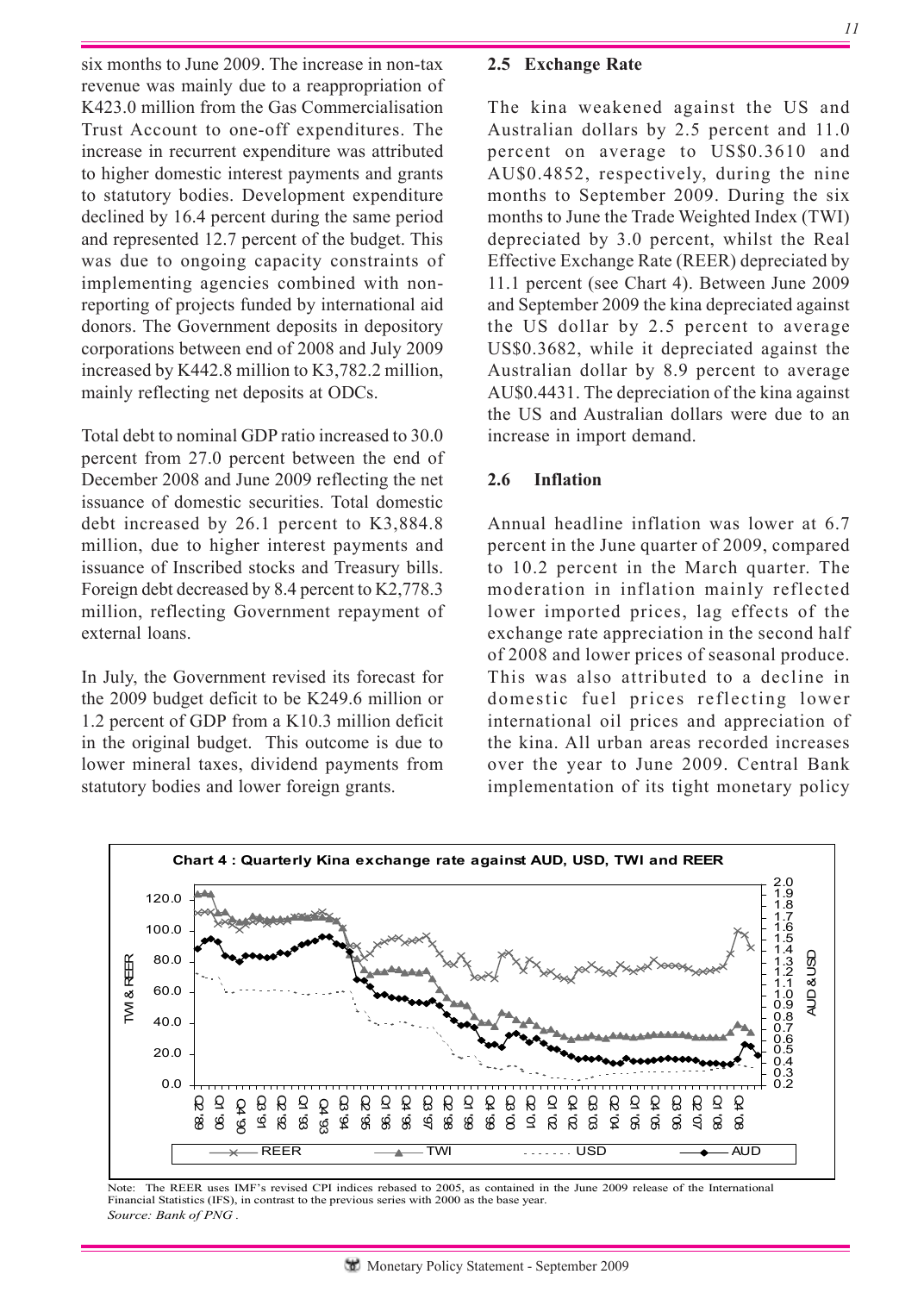![](_page_11_Figure_1.jpeg)

*Source: Bank of PNG & National Statistical Office*

stance through its OMO assisted in bringing inflation down.

The underlying inflation measures also subsided reflecting some easing in inflationary pressures. Annual exclusion-based inflation was 7.5 percent in the June quarter of 2009, following an increase of 10.7 percent in the previous quarter, while annual trimmed mean inflation recorded 5.0 percent in the June quarter, compared to 7.9 percent in the previous quarter (see chart 5).

The Bank has revised its annual headline inflation for 2009 to be around 6.5 percent, while trimmedmean inflation and exclusion based measure are projected to be around 4.0 percent and 7.5 percent, respectively. The downward revisions in the headline and trimmed-mean measures from the projections made in the March 2009 MPS are based on the following factors:

- Lower international food and fuel prices in 2009 relative to 2008;
- Lower imported inflation from PNG's major trading partners;
- Stability in the exchange rates for the rest of 2009; and
- Slowdown in domestic demand as shown by lending, sales and employment data.

For the medium term, headline inflation is projected to be around 5.0 percent in 2010 and 6.0 percent in 2011. The main assumptions used for these projections are that all of PNG's major trading partners' currencies are expected to depreciate slightly against the US dollar. Inflation in PNG's

major trading partners is also expected to increase gradually over the medium term. Domestic demand is also expected to generate inflationary pressures.

The upside risks to these projections would be the depreciation of the kina, increasing inflation in the major international economies, and domestic demand pressures associated with the LNG project.

# **2.7 Monetary and Financial Market Developments**

Despite the moderation in inflation in the March and June quarters of 2009, expectations of strong domestic demand, a weaker kina exchange rate and a rapid draw down of Government trust account balances prompted the Bank of Papua New Guinea to maintain a tight monetary policy since March 2009. The KFR was maintained at 8.00 percent over the six months to September 2009 (See Chart 6). The trading margin for the Repo was maintained at 100 basis points on both sides of the KFR in the first half of 2009.

The Bank issued net new CBBs totalling over K1,520.9 million to diffuse excess liquidity in the banking system over the nine months to September 2009. As a result, CBB rates increased from over 6.00 percent to 7.00 percent in September 2009. Treasury bill rates increased from 7.0 percent to over 8.0 percent during the same period. The Indicator Lending Rates (ILR) spread increased from 9.95 - 10.95 percent to 10.95 - 11.95 percent in March 2009 and remain unchanged to September. The weighted average interest rate on total deposits increased from 1.35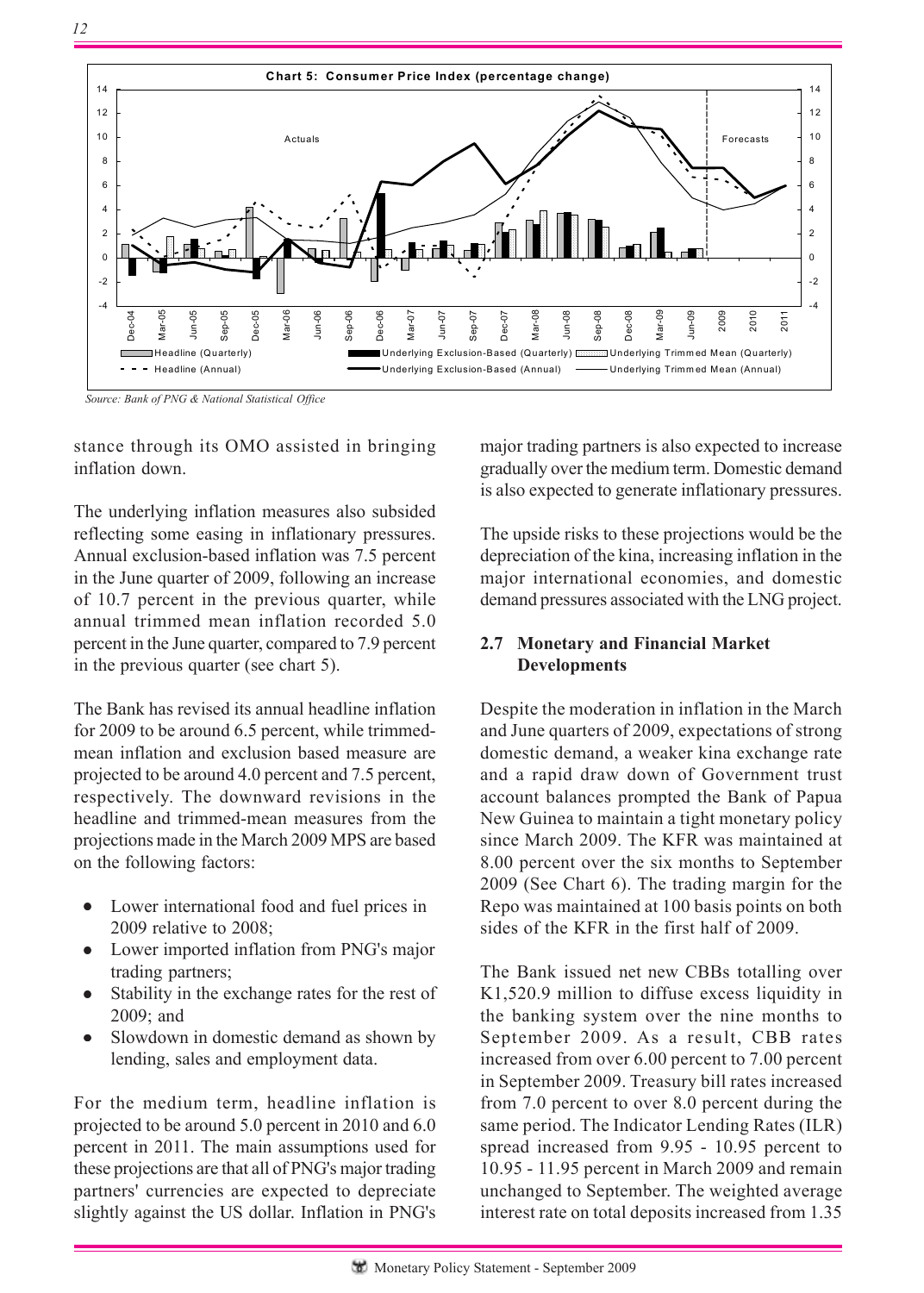![](_page_12_Figure_0.jpeg)

*Source: Bank of PNG*

percent in December 2008 to 2.58 percent in June 2009, while the weighted average lending rate on total loans increased from 9.25 percent to 10.09 percent. As a result, the spread between the weighted average lending and deposit rates remained largely unchanged (see Chart 7).

Total liquidity of the banking system increased by 25.6 percent to K6,178.2 million over the twelve months to August 2009, mainly due to increase in net Government expenditure. Lending extended by ODCs to the private sector increased by 19.5 percent over the twelve months to August 2009. The growth in private sector credit was broad based across all sectors, mainly to the mining, petroleum, retail/ wholesale and construction sectors. This was due to the continued strong domestic demand in the first half of 2009 and increased business activities partly associated with expectation of benefits from LNG projects. Net claims on the Government declined by K1,619.1 million over the twelve months to July 2009, mainly due to an increase in Trust Account deposits in ODCs.

The level of broad money supply  $(M3^*)$ increased by 10.2 percent over the twelve months to August 2009 as a result of growth in private sector credit, which more than offset the decline in net credit to Government. The monetary base declined by 14.3 percent during the same period, mainly reflecting the decline in the Exchange Settlement Accounts of the commercial banks' held at the Central Bank (see Appendix-Table 1).

![](_page_12_Figure_6.jpeg)

*Source: Bank of PNG*